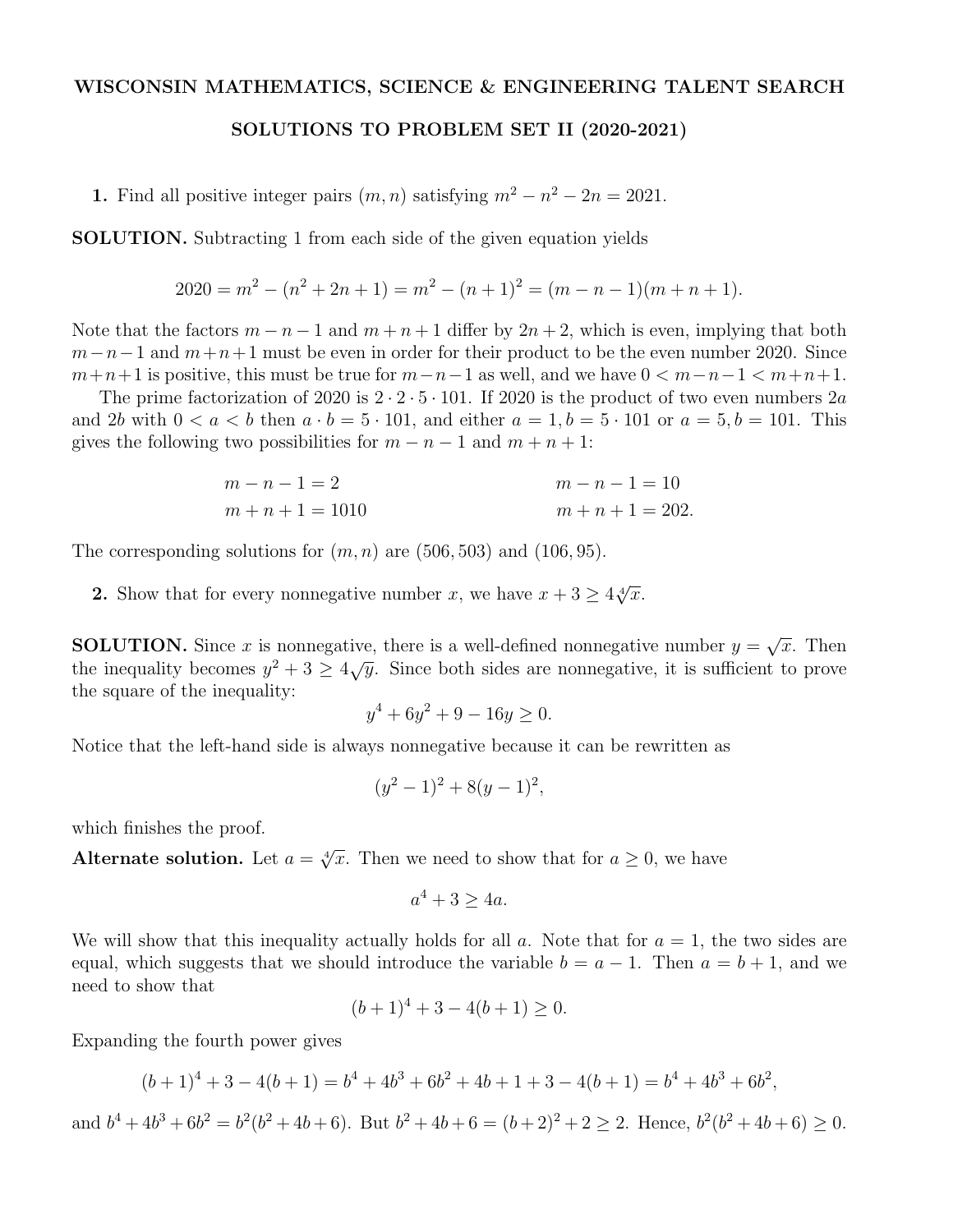**3.** We have a  $2 \times n$  board made up of 2*n* unit squares. We also have an unlimited supply of two types of tiles:  $1 \times 1$  tiles, and L-shaped tiles composed of three  $1 \times 1$  tiles. Let  $a_n$  denote the total number of ways to fully cover the  $2 \times n$  board with the available tiles in a single layer. (E.g.,  $a_2 = 5$ , as demonstrated in the figure below.) Prove that  $a_n \leq 3^n$ .



**SOLUTION.** We have  $a_1 = 1$  (since we can only use the  $1 \times 1$  tiles in this case), and  $a_2 = 5$  (as the figure shows). We set  $a_0 = 1$ . We will show that for  $n \geq 3$ , we have

$$
a_n = a_{n-1} + 4a_{n-2} + 2a_{n-3}.\tag{*}
$$

Imagine that we number the columns of the  $2 \times n$  grid from left to right, and consider the first three columns.

If the first column is covered by two  $1 \times 1$  tiles, then deleting the the first column, we get a covering of the  $2 \times (n-1)$  board. Hence, we have  $a_{n-1}$  such tilings.

If the first column is not covered fully with two  $1 \times 1$  tiles, then part of the first column is covered by an L-shaped tile. This L-shaped tile covers three squares from the first two columns. If the fourth square of the first two columns is covered by a  $1 \times 1$  tile, then removing the first two columns, we get a covering of the  $2 \times (n-2)$  board. The first two columns can be covered 4 different ways with an L-shaped tile and a unit tile (see the first four tilings in the figure above). Hence, this gives  $4a_{n-2}$  tilings that we haven't counted before.

The only remaining tilings that we haven't counted are the ones where there is an L-shaped tile covering three squares of the first two columns, and the fourth square is covered by another L-shaped tile. This fourth square then must be in the second column, hence, the L-shaped tile covering this square fully covers the third column. We have two possible configurations for this (see the two tilings on the right in the figure above), and removing the first three columns, we get a covering of the  $2 \times (n-3)$  board. Hence, the number of these tilings is  $2a_{n-3}$ . (In case of  $n = 3$ , there is no board left after removing the first three columns. But since we set  $a_0 = 1$ , our statement still holds,  $2a_0 = 2$  gives the number of tilings considered in this case.)

This proves the identity (\*). To prove that  $a_n \leq 3^n$ , we use induction. The inequality holds for  $n = 0$ ,  $n = 1$ , and  $n = 2$ . Assume that  $a_k \leq 3^k$  for every  $0 \leq k < n$ , for some  $n \geq 3$ . Then by  $(*)$ , we have

$$
a_n = a_{n-1} + 4a_{n-2} + 2a_{n-3} \le 3^{n-1} + 4 \cdot 3^{n-2} + 3 \cdot 3^{n-3} = (9+12+1) \cdot 3^{n-3} = 22 \cdot 3^{n-3} < 27 \cdot 3^{n-3} = 3^n.
$$

This proves the induction step and finishes the proof.

4. A strange new planet has been been discovered, shaped like a regular tetrahedron with edge length 900 miles. (A regular tetrahedron has four faces which are all equilateral triangles.) The entire surface of the planet is covered by oceans. Astronomers observe that a massive earthquake has triggered a tsunami whose waves are traveling along the surface at the speed of 300 miles per hour. If the epicenter of the earthquake is at the centroid of a face, how long does it take for the waves to reach the vertex opposite to this face?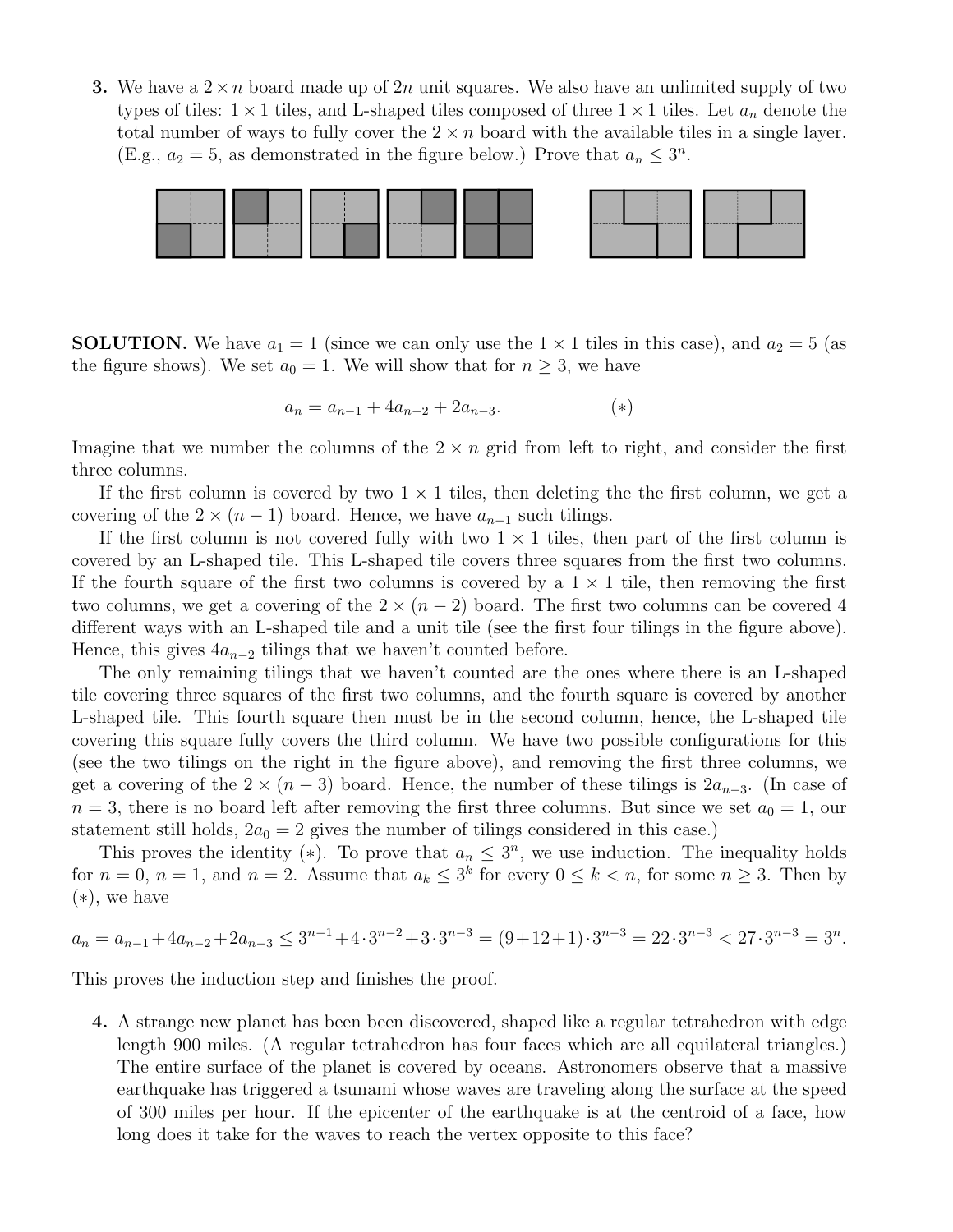SOLUTION. Label the vertices of the tetrahedron 1, 2, 3, and 4. Without loss of generality, let the epicenter of the tsunami be the point A located at the centroid of  $\triangle 123$ . Let d be the length (in miles) of the shortest path from *A* to vertex 4 in miles, where the path travels on the surface of the tetrahedron; the tsunami will reach point 4 in *d/*300 hours.

The shortest path between two points in a plane is a straight line. But how can we compute the shortest path length between two points on the surface of the tetrahedron? A natural approach is to "flatten" the surface by folding down the faces  $\triangle 124$ ,  $\triangle 234$ , and  $\triangle 134$  in the plane of  $\triangle 123$ . In this way, we obtain an equilateral triangle with edges twice as long as those of  $\triangle 123$ , and the vertex 4 is "copied" to the vertices of the new equilateral triangle, which we denote by  $B_1, B_2$ , and  $B_3$  (see Figure (a)). Within  $\triangle B_1B_2B_3$ , the shortest path between *A* and one of the vertices  ${B_1, B_2, B_3}$  is the line segment connecting *A* to that point. This line segment is the hypothenuse of a 30-60-90 triangle with longer leg of length 900, so it has length  $900 \cdot \frac{2}{\sqrt{3}} = 600\sqrt{3}$ . Thus, it seems that the shortest path length between *A* and vertex 4 should be  $d = 600\sqrt{3}$ , and the tsunami will hit vertex 4 after  $2\sqrt{3} \approx 3.46$  hours (roughly 3 hours and 38 minutes).



However, our solution is not entirely complete: We have identified the shortest path from *A* to vertex 4 which passes through two faces  $(\triangle 123$  and one of the other three faces), but we also need to show that it is impossible to find a path winding through more than two faces which is even shorter. To this end, we note that any path on the surface of the tetrahedron can be "unwrapped" to a path in the plane. Imagine that we place the tetrahedron on a plane  $P$ , so that  $\triangle 123$  is at the bottom. Consider a path connecting *A* to 4, and imagine that we are traveling from *A* toward 4. We will start out on the face  $\triangle 123$  (which is in the plane  $P$ ), but at some point, we will move to a neighboring face. When we do that, we "flip" the tetrahedron over the edge, so that the current face also rests on  $\mathcal{P}$ . This way, the part of the path in the current face is again in the plane  $\mathcal{P}$ . We can continue this: each time we move to a new face of the tetrahedron, we flip the tetrahedron so the current part rests on the plane  $P$ . The path on the surface of the tetrahedron has thus been copied ("unwrapped") to a path on the plane *P*. Note that each time we "flip" the tetrahedron, the position of the face resting on  $P$  will be an equilateral triangle from the triangular tiling of the plane, and we can also follow the position of the labeled vertices (see Figure (b)). The rule is the following: any two equilateral triangle tiles that share a side must have all four labels among their vertices.

Any path connecting *A* to vertex 4 will be converted to a path in the plane *P* connecting *A* to one of the lattice points labeled by 4 in the tiling. Moreover, any path from *A* to *any* of the points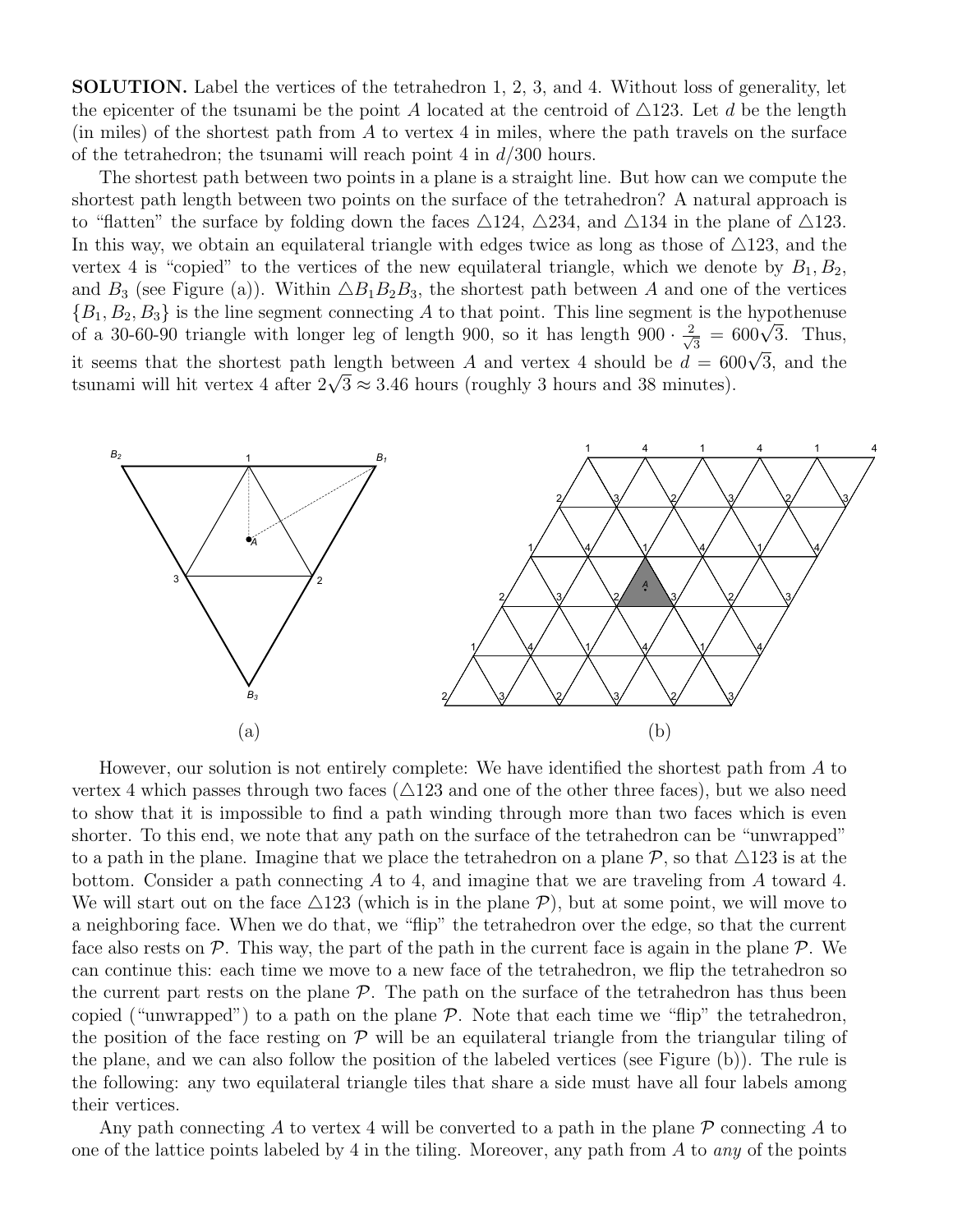labeled 4 in the triangular lattice corresponds to a path (of the same length) from *A* to vertex 4 in the original tetrahedron.



Figure (c) shows three possible paths from point  $A$  to three different points labeled 4; all can be "folded back" to a unique path on the surface of the tetrahedron.

The shortest path from point *A* to some fixed point labeled 4 on the tiling in Figure (b) is the straight line joining the two points. Thus, the shortest distance between point *A* and vertex 4 on the surface of the tetrahedron is given by calculating the length of the shortest line segment joining point *A* and any point labeled 4 in the tiling. These are exactly the points that are on the triangles that are neighbors to the original  $\triangle 123$ , which means that our first guess indeed found the shortest path from *A* to 4 on the surface of the tetrahedron.

Note: Our solution used the fact that we have a regular tetrahedron. This way, the "unwrapped" faces of the tetrahedron form a non-overlapping tiling, as described above. This would not be the case if the four faces of the tetrahedron were not equilateral triangles.

5. We have 2020 distinct numbers arranged in a circle. We say that a pair of numbers *A*, *B* is *dominating* if *A* and *B* are not next to each other on the circle, and on one of the two arcs between *A* and *B*, all numbers are smaller than both *A* and *B*. (If all numbers on both arcs happen to be smaller than *A* and *B*, we still call the pair dominating.) Find the number of dominating pairs, and show that the answer is the same, no matter how the numbers are arranged.

SOLUTION. There are 2017 dominating pairs. More generally, suppose *n* numbers are arranged in a circle (instead of 2020), where  $n > 2$ . Let us prove that there are exactly  $n - 3$  dominating pairs.